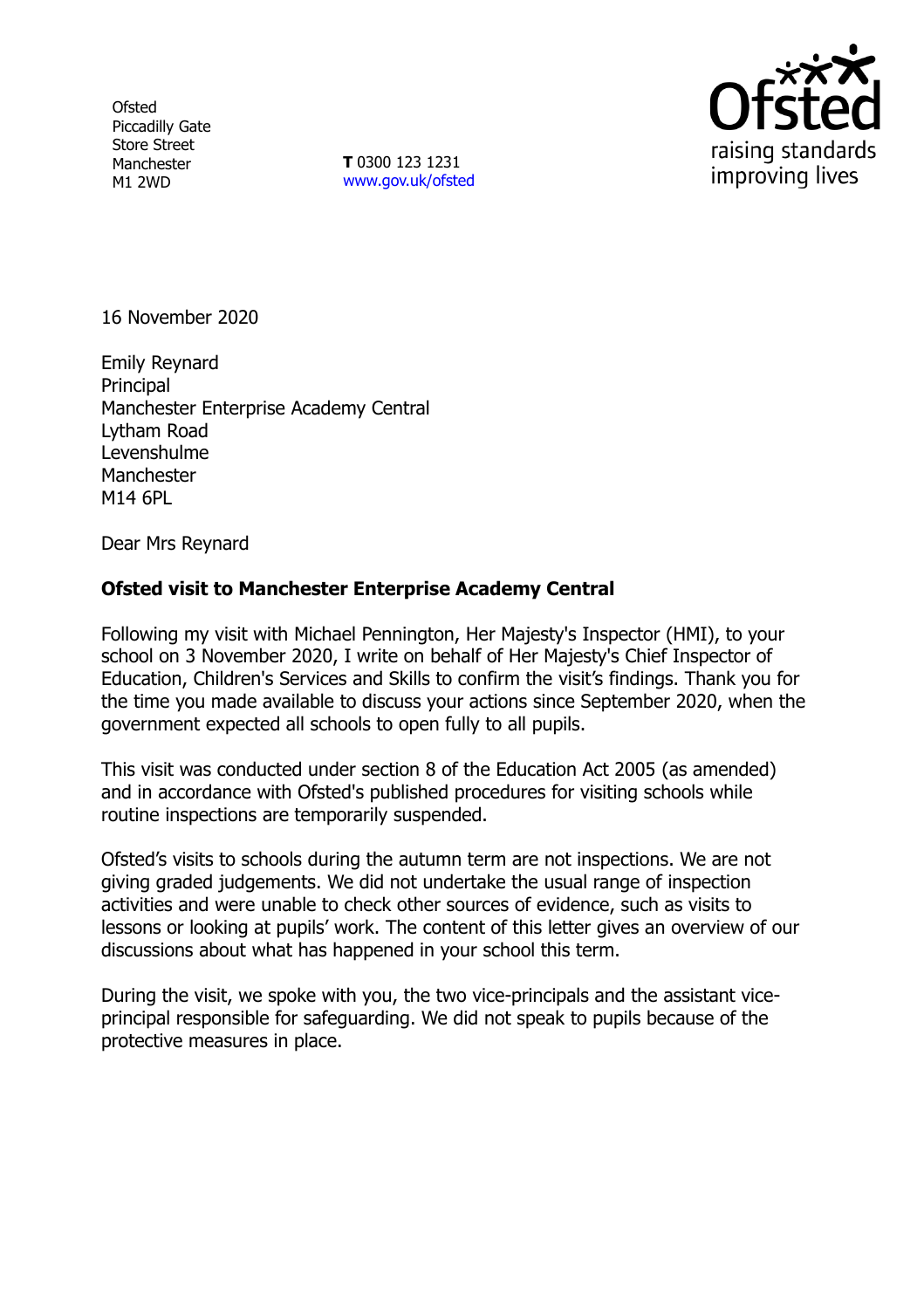

## **Context**

Her Majesty's Chief Inspector of Education, Children's Services and Skills is leading Ofsted's work into how England's education system is managing the return to full education for pupils following an extended break in formal schooling due to the COVID-19 (coronavirus) pandemic.

In undertaking this focused work, HMI are visiting a broad range of schools. HMI will visit a sample of:

- approximately 1,200 schools across all Ofsted grades (outstanding, good, requires improvement and inadequate)
- maintained schools, academies and free schools, special schools and centres of alternative provision, including those in cities, and coastal, town or rural communities.

The information from this visit will feed into Ofsted's national reporting so that the insights can be shared with the government and the education sector. We did not find any significant concerns during the visit. In such a case, an inspection report would be published on our website and available to parents and carers.

We did not consider your response to COVID-19 during the spring and summer terms 2020, when the school was not open to all pupils.

## **From this visit, inspectors noted that:**

- You opened the school to pupils in Year 7 on 4 September 2020. Pupils in Year 10 returned on 7 September 2020. Pupils in Year 9 started on 8 September 2020 and pupils in Year 8 on 9 September 2020. All pupils are expected to attend full time.
- Pupils' attendance is below what you would usually expect at this time of year. You described how staff are working closely with families to encourage better attendance. At the time of our visit, pupils from one class in the Year 10 'bubble' and one class in the Year 8 'bubble' were self-isolating.
- Pupils in Years 7, 8 and 9 are studying the full range of their usual curriculum subjects. However, during the first half term, you made some adaptations to the curriculum content in art, music and drama to prioritise literacy lessons and to build pupils' resilience. You are confident that pupils will have covered any missed content by the spring term 2021.
- All pupils in Year 10 are studying the subjects that they will be examined in. You explained that every pupil in Year 10 is attending an extra lesson each week, to secure their learning.